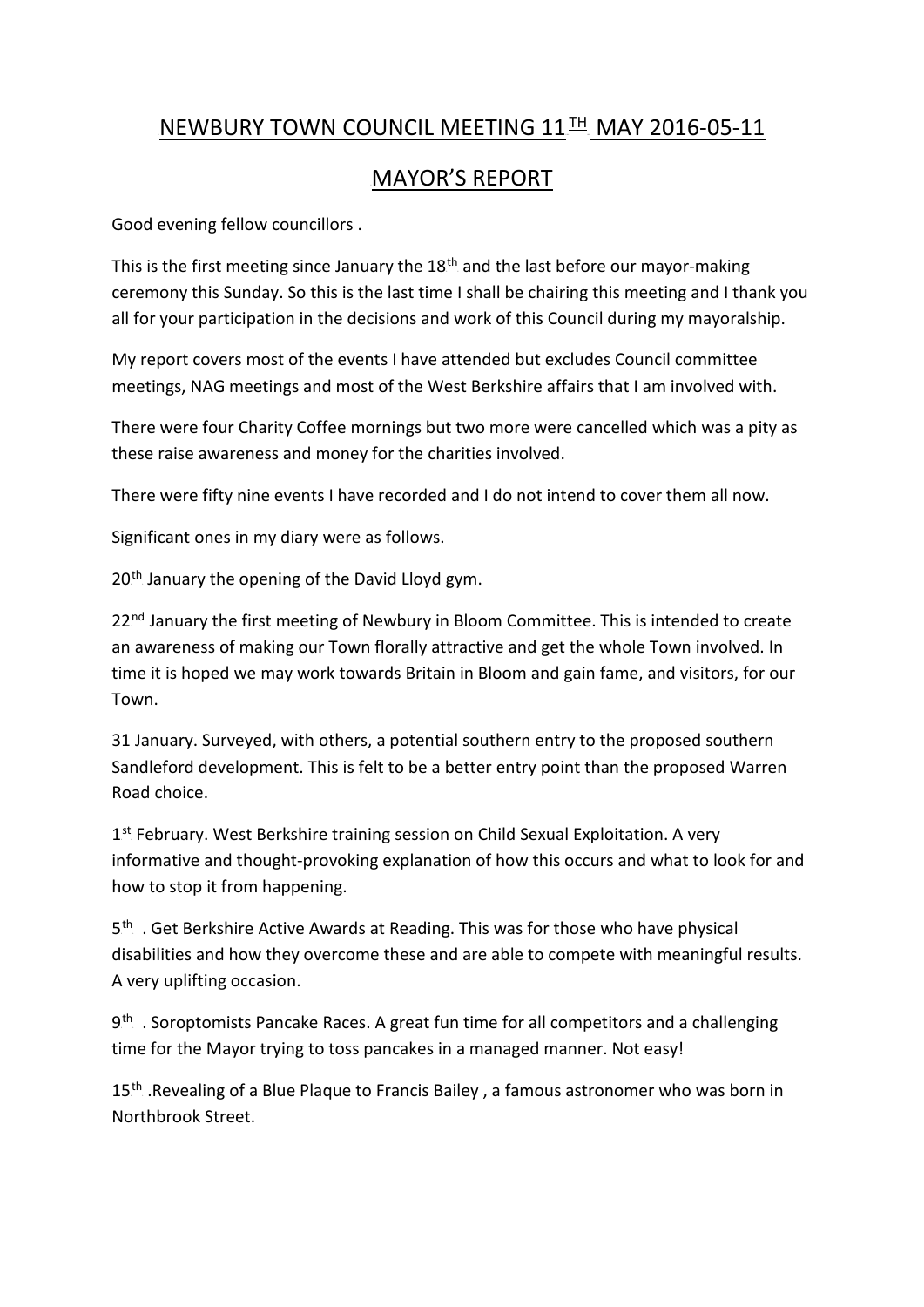19th Army Benevolent Fund Big Curry Event at the Hilton Reading. A drop of curry finished off by a comedian raconteur. Great fun and a good curry.

20<sup>th</sup> A visit to the Newbury Crafters who knit any- and every-thing. A small group of exceedingly able and gifted people, both male and female, who create both useful and beautiful products. Well-worth viewing when an opportunity comes up.

26<sup>th</sup> An interview with Kennet Radio.

5<sup>th</sup> March. Clean for the Queen. 16 bags of rubbish and a load more that could have been collected given the time. Made us all think.

7<sup>th</sup>. Royal Berkshire Fire and Rescue event giving the chance for the public and the Fire Brigade to exchange views.

8<sup>th</sup> Newbury Spring Festival School Workshop at Chieveley performed by professionals to encourage children to take up musical instruments. Fun, educational and inspirational for the children.

10<sup>th</sup> CTP Employment Fair at the Racecourse. An exhibition for retired or invalid forces personnel to find employment. A great event getting people to meet employers.

11<sup>th</sup> World of Work at Castle School at Newbury College. An event to help students into work.

Evening .A look at the EU referendum with a UKIP candidate. Not a mind changer but an informative discussion.

12<sup>th</sup> Mock Trials at Reading Law Courts. Great debates and arguments by school children working towards a national competition.

13<sup>th</sup> Newbury Canoe Club prize presentations at the Waterside Centre. Some very fit people from all over the south of England.

14<sup>th</sup> Commonwealth Flag Raising Day. In the evening Newbury College awards ceremony.

15<sup>th</sup> Junior Musical Festival at Basingstoke featuring local school choirs including some from Newbury.

16<sup>th</sup> Berkshire Winter School Games Festival at Bisham Abbey sports centre.

19<sup>th</sup> Choral Concert at St Francis de Sales church featuring a guest French choir.

21<sup>st</sup> St Joseph's School discussion with children ref Graphiti on public buildings and walls.Evening Annual Town Meeting.

22<sup>nd</sup> District Parish Conference. Market Street Development exhibition.